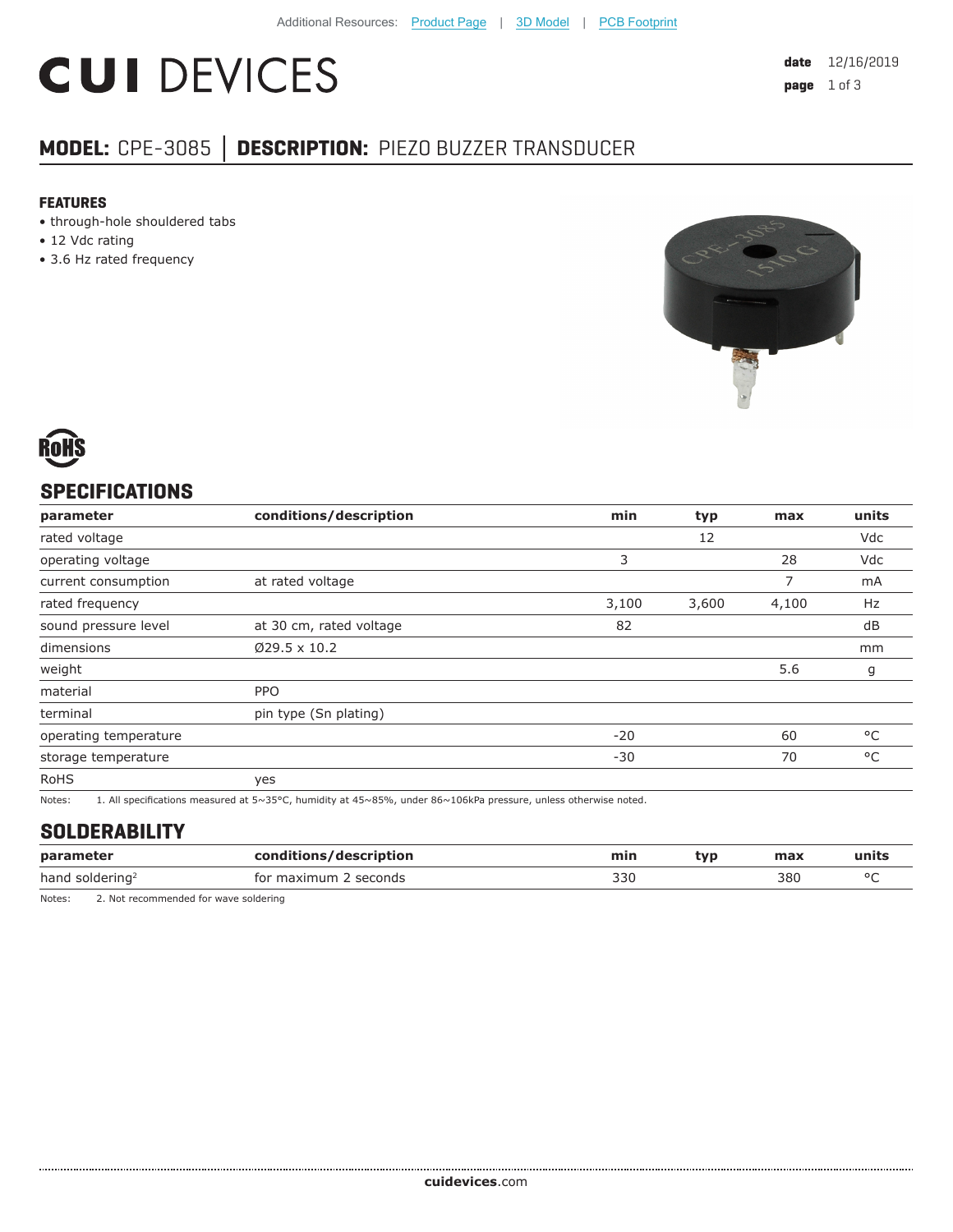#### **MECHANICAL DRAWING**



#### **PERFORMANCE CURVES**





### **DRIVING CIRCUIT**